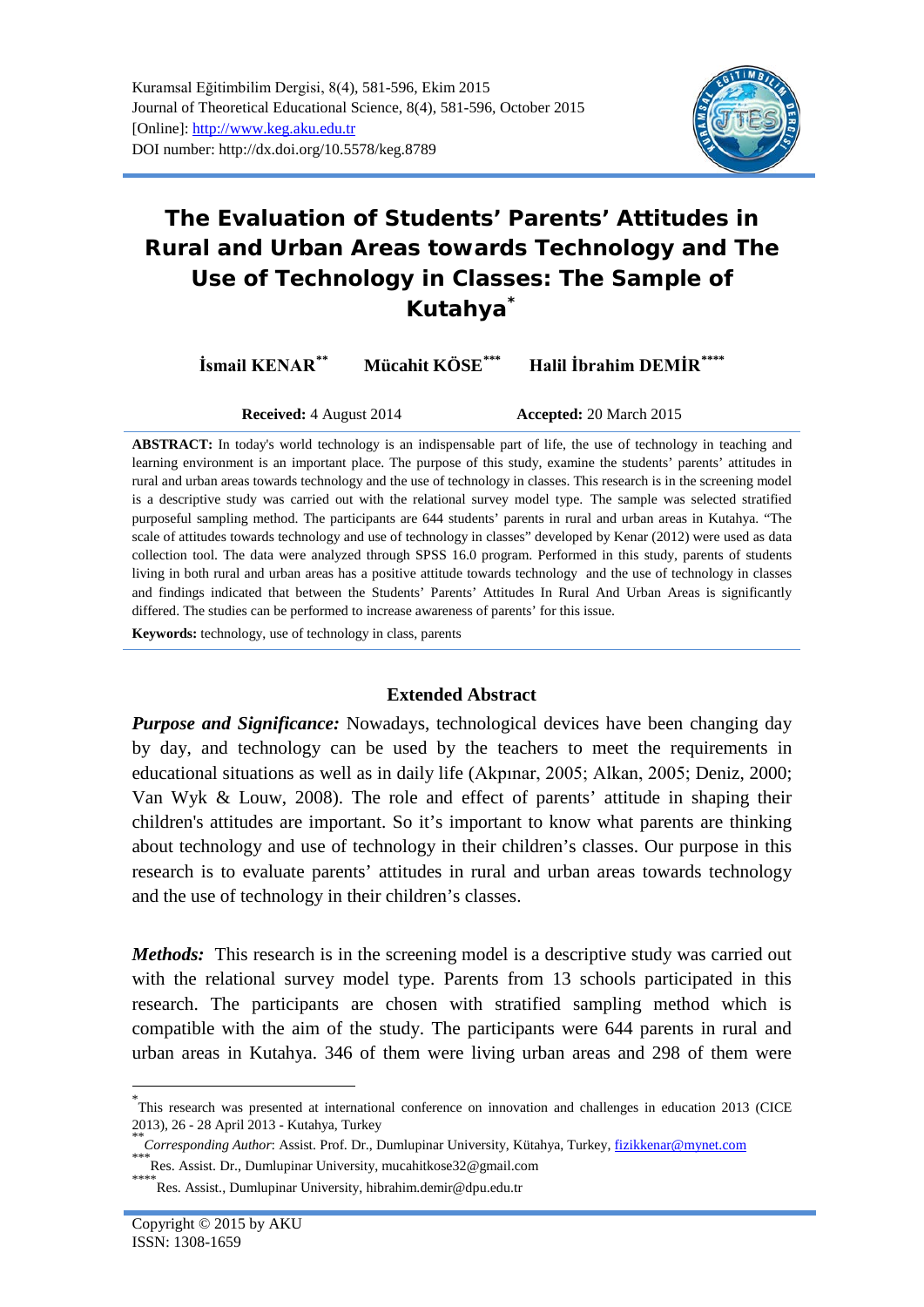living in rural areas. "The scale of attitudes towards technology and use of technology in classes" developed by Kenar (2012) were used as data collection tool. Measurement tool consists of 25 items and 4 subscales. 14 items is positive. Others are negative. The data were analyzed through SPSS 16. Independent t-test and Pearson correlations were used for analyzing data.

*Results:* According to the results of the analysis, 5 following conclusions were reached. The average score of parents living in urban areas  $(\overline{x} = 4.06, \text{ sd}: .56)$ , which they acquired from the scale of attitudes towards technology and use of technology in lessons, is higher than the average score of parents ( $\bar{x}$ =3.85, sd: .56) living rural areas from the same scale. There is a significant difference between these two average scores. To determine the relationship between sub-dimensions and the total score, Pearson's correlation coefficients were calculated. As a result of the analysis, a high level relationship was found between the total score obtained from the scale and first subdimension ( $r=.80$ ), second sub-dimension ( $r=.79$ ), third sub-dimension ( $r=.70$ ) and fourth sub-dimension  $(r=.70)$ . As a result, when we look at the correlation of items in the scale, it is seen that there is a high correlation between sub-dimensions and the sum of the measurement instrument. There is no significant difference between the average score of male parents  $(\bar{x}=3.85, \text{ sd}: .56)$  and the average score of female parents  $(\bar{x}$ =3.83, sd: .56) t<sub>296</sub>= .33 p > .05 in rural areas.. There is no significant difference between the average score of male parents  $(\bar{x} = 4.11, \text{ sd}: .55)$  and the average score of female parents ( $\bar{x}$  = 4.02, sd: .57) t<sub>343</sub> = 1.55 p > .05 in urban areas. When we look at the correlation of the scale factor with the factors of the measurement instrument, a high correlation is found.

*Discussion and Conclusions:* The research results revealed that parents of students have a positive attitude towards technology and the use of technology for teaching. This result is similar to the research results used during the development of Kenar (2012)'s the parents attitude scale development research regarding the use of technology in lessons as well as technology. This result is also comparable with the study conducted by Balcı, Kenar and Uşak (2013) investigating the attitudes of parents of students towards science and technology lessons supported by tablet pc. There is a significant difference between attitudes of the parents in urban and rural areas, towards technology and use of technology in the courses, favoring the parents in urban areas.

The Turkish Statistical Institute (2013) explained in urban areas, according to data access and usage of information technology at a higher level than that of the rural areas are indicated. Parents in urban areas are more commonly use technological tools to interact more effectively with technological tools. In our research may be the cause of these results. This result indicates that parents of students in urban areas are more commonly use technological tools and interact more effectively with technological tools. It is understood that teachers and teacher candidates see as an important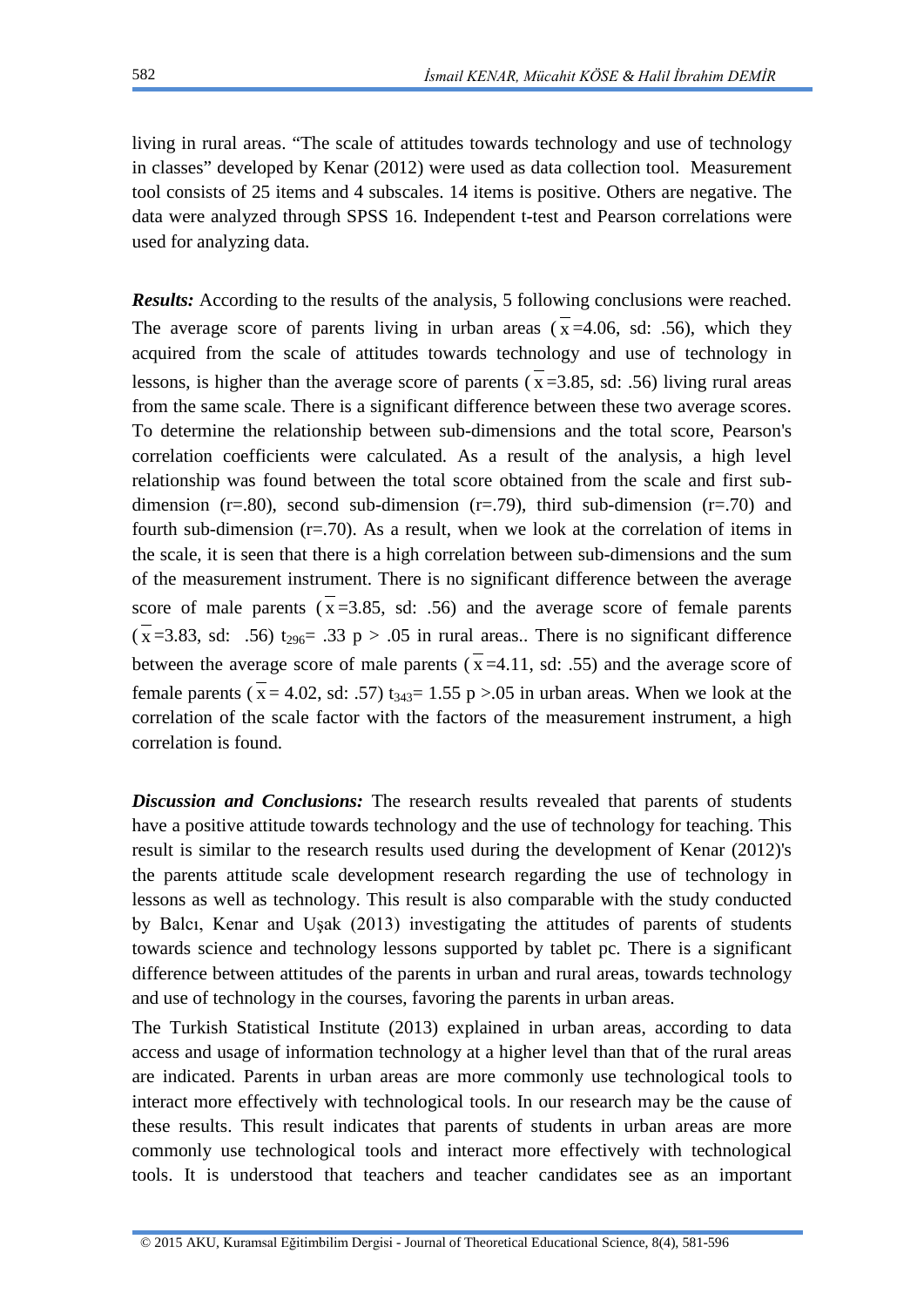qualification of teachers to become technology literate in studies conducted in our country. In their study, Balcı, Kenar and Uşak (2013) have identified that parents of students have positive evaluations to be used smart boards and tablet PC in science and technology courses. Accordingly, parents of students are evaluated as positive the classes perpetrated with technology such as smart boards and tablet PC in terms of the students gains. It can be expressed that parents think that students' interest and enthusiasm will increase towards when benefit from the technology as a learning material. Because of that more frequent use of technology in learning environments can develop positive attitudes of parents, it can be said that this attitude effect students' attitudes towards technology and the use of technology in lessons positively. Hammond et al (1992) information technology as they identify a study done in the UK (in particular computers) adequate information about individuals who do not have the equipment and experience can't benefit from this technology as required. Therefore the institution of teachers, students, and students' parents a positive contribution to the use of these technologies to improve their skills in practice the training support can be expressed using information technology can bring.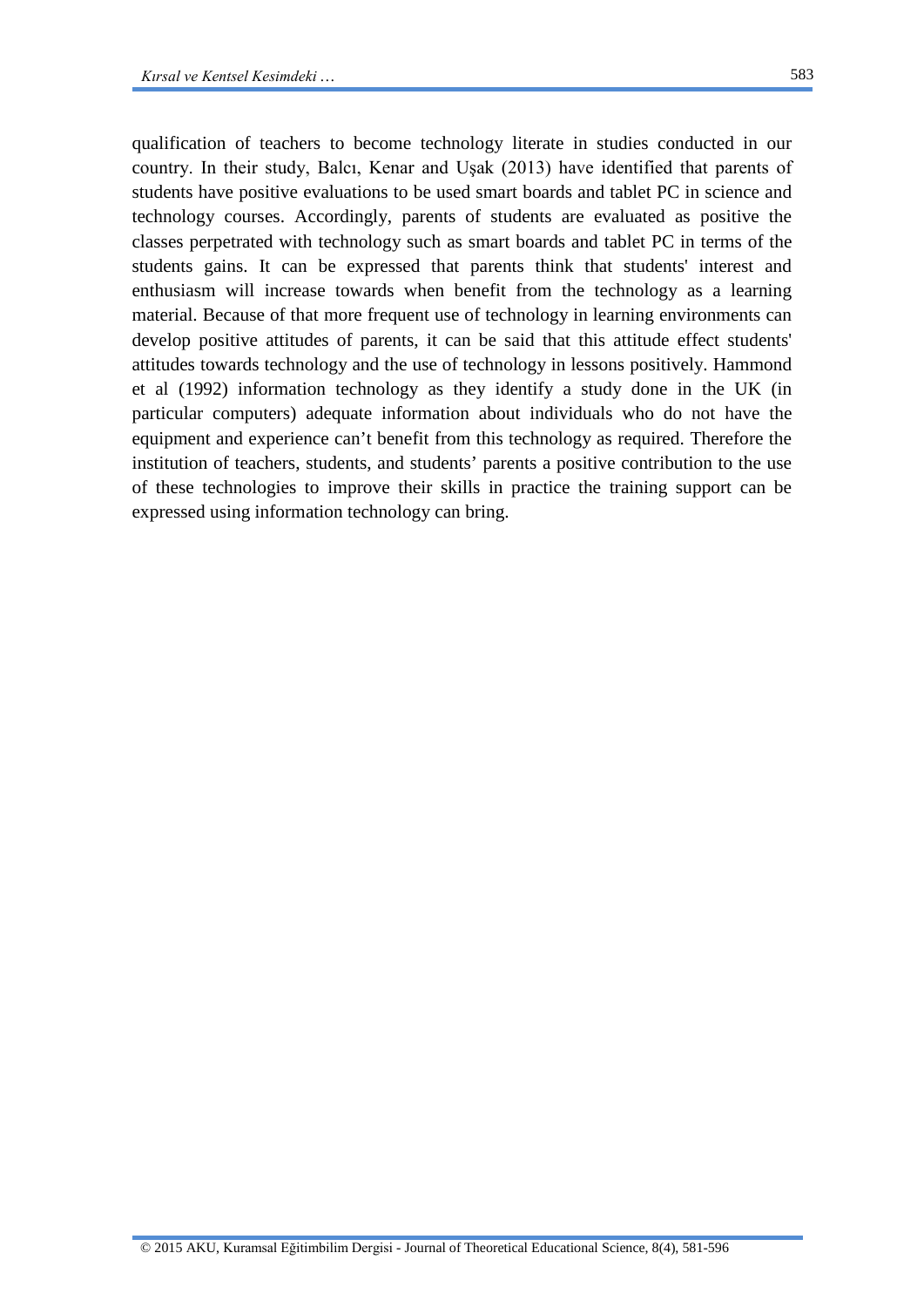# **Kırsal ve Kentsel Kesimdeki Öğrenci Velilerinin Teknoloji ve Derslerde Teknoloji Kullanımına Yönelik Tutumlarının Değerlendirilmesi: Kütahya ili Örneği[\\*](#page-3-0)**

**İsmail KENAR[\\*\\*](#page-3-0) Mücahit KÖSE[\\*\\*\\*](#page-3-0) Halil İbrahim DEMİR[\\*\\*\\*\\*](#page-3-0)**

**Makale Gönderme Tarihi:** 4 Ağustos 2014 **Makale Kabul Tarihi:** 20 Mart 2015

**ÖZET:** Araştırmanın amacı; kırsal ve kentsel kesimdeki öğrenci velilerinin teknoloji ve derslerde teknoloji kullanımına yönelik tutumlarını değerlendirmektir. Bu araştırma tarama modelinde olup, betimsel türde ilişkisel tarama modeli ile gerçekleştirilmiş bir çalışmadır. Örneklem, seçkisiz olmayan örnekleme yöntemlerimden tabakalı amaçsal örnekleme yöntemiyle seçilmiştir. Araştırmanın örneklemini Kütahya ilinin kentsel ve kırsal kesiminde yaşayan toplam 13 okuldan 644 5. sınıf öğrenci velisi oluşturmaktadır. Velilerden 346' sı kentsel kesimde yaşarken 298' i kırsal kesimde yaşamaktadır. Araştırmada veri toplama aracı olarak Kenar (2012) tarafından geliştirilen likert tipi bir ölçek olan "Teknoloji ve derslerde teknoloji kullanımına yönelik veli tutum ölçeği" kullanılmıştır. Veriler SPSS 16.0 programı kullanılarak analiz edilmiştir. Analiz sonuçlarına göre kentsel kesimdeki veliler ile kırsal kesimdeki velilerin teknoloji ve derslerde teknoloji kullanımına yönelik tutumları arasında kentsel kesimdeki öğrenci velileri lehine anlamlı bir fark olduğu sonucuna ulaşılmıştır. Velilerin bu konudaki farkındalıklarını arttırmak için çalışmalar yapılabilir.

**Anahtar sözcükler:** teknoloji, derslerde teknoloji kullanımı, veli

#### **Giriş**

Çağdaş modern fen öğretiminde teknoloji ve kullanımı fen derslerindeki öğrenme boyutunun gerekli ve vazgeçilmez bir parçasıdır. Her yeni gün, yeni bir teknolojik gelişme ve buluş ile karşılaştığımız çağımızda toplumların yeniden kalkınmasına ve gelişimine rehberlik eden eğitim faktörünü, toplumu meydana getiren faktörlerden ve teknolojik yeniliklerden bağımsız kabul etmek mümkün değildir. Günümüzde, teknoloji her alanda etkili ve aktif bir rol üstlenmekte, günlük yaşamın yanı sıra eğitim ve öğretim ortamlarında gereksinimlere cevap verebilecek bir şekilde öğretmenler tarafından da kullanılabilmektedir (Akpınar, 2005; Alkan, 2005; Deniz, 2000; Van Wyk & Louw, 2008).

Yeni teknolojiler öğrencileri, öğretmenleri ve öğrenme ortamlarını etkilemektedir (Akpınar, 2003). Çağdaş bilgi toplumu olmanın yolu yaratıcı eğitim ve öğretimin gerçekleştirildiği yeni teknolojilerin kullanıldığı eğitim sistemlerinden geçmektedir (Kahyaoğlu, 2011).

Günümüzde öğretmenlerin derslerde teknolojiyi kullanmaları bir gereklilik haline gelmiştir. Teknoloji öğrenciler için farklı öğrenme materyallerini sınıfta buluşturmaktadır. Teknolojinin sınıf içi ortamlarda kullanılabilmesi için öğretmenlerin de teknoloji okuryazarı olmaları ve bunu da branşlarında etkin bir şekilde kullanmaları

<span id="page-3-0"></span> <sup>\*</sup> Bu çalışma Uluslararası Eğitimde Yenilikler ve Zorluklar 2013 (CICE 2013) konferansında sözlü bildiri olarak sunulmuştur.

<sup>\*\*\*</sup>*Sorumlu Yazar*: Yrd. Doç. Dr, Dumlupınar Üniversitesi, Kütahya, <u>[fizikkenar@mynet.com](mailto:fizikkenar@mynet.com)</u><br>\*\*\* Arş. Gör. Dr., Dumlupınar Üniversitesi, mucahitkose32@gmail.com<br>\*\*\*\*

 $^{*}$  Ars. Gör., Dumlupınar Üniversitesi, hibrahim.demir@dpu.edu.tr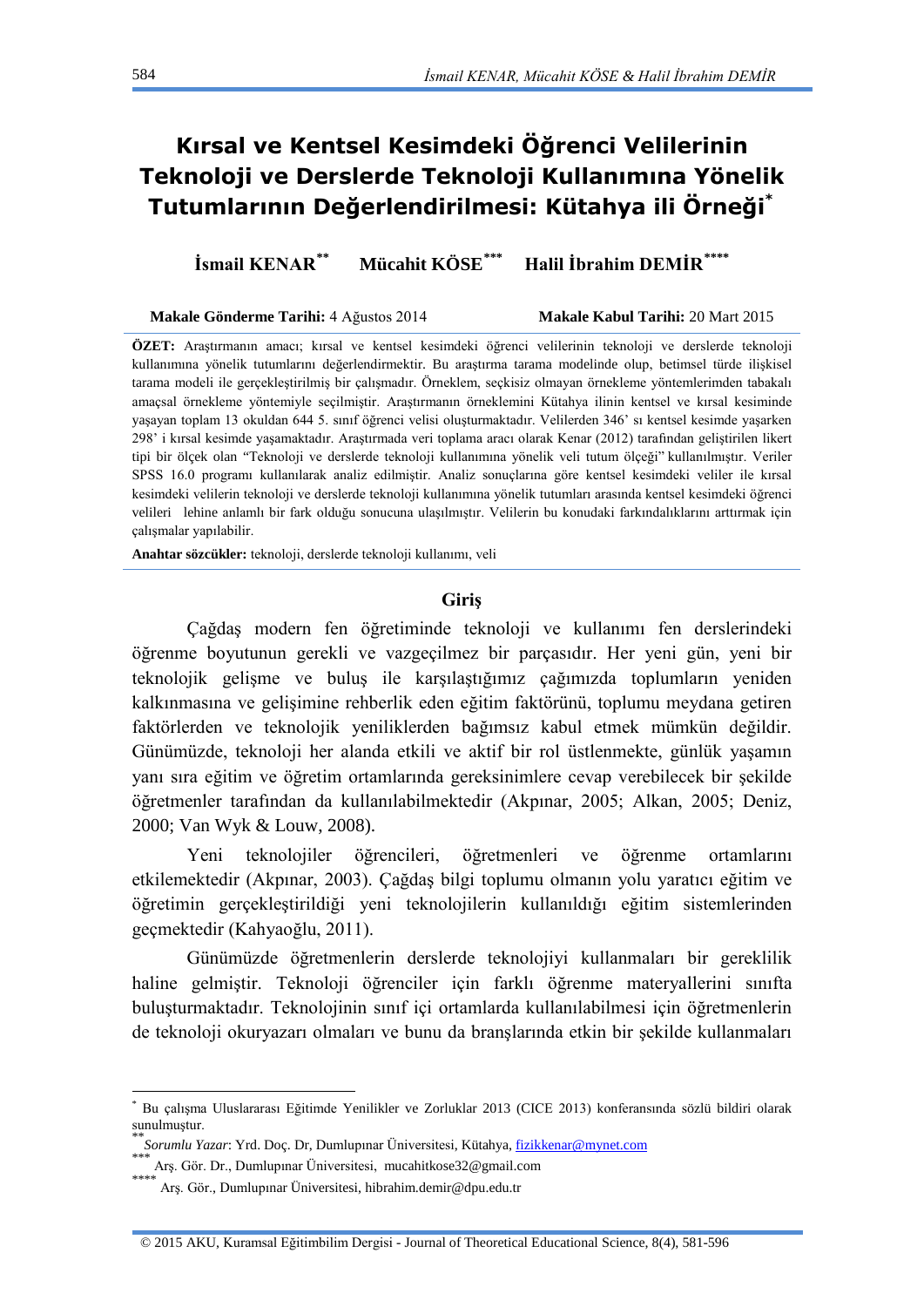gerekir. Bu gereklilik son yıllarda öğretmenlerin sahip olması gereken bilgi türlerinden bir tanesinin de teknolojik pedagojik alan bilgisi olduğu şeklinde ifade edilmektedir.

Tablet PC'ler ile ilgili yapılan araştırmalarda, sınıf ortamında teknolojinin kullanılmasının: Öğrencilerin derse karşı ilgisinin, istek ve meraklarının artmasını sağlarken öğrenmelerine yardımcı olduğu aynı zamanda öğrenci ve öğretmenlere zengin bir eğitim öğretim ortamı sağladığı belirlenmiştir. ( Aksal, 2011; Bulut, 2011; Delen Güzel, 2011 & Gündüz, 2010). Bu gerçeklerden hareketle ülkemizde Fatih projesi kapsamında dersliklere Bilişim Teknolojisi araçları sağlanarak, Bilişim Teknolojisi destekli öğretimin gerçekleştirilmesi amaçlanmıştır (Mili Eğitim Bakanlığı, 2012).

Türkiye'de ve yurt dışında yeni bilgi teknolojilerin okullarda kullanımı, bu konuda öğretmenin rolü, öğretmenlerin internet kullanımı, okul yöneticileri ve öğretmenlerin teknolojiye yönelik tutumları, öğretmenlerin bilgisayarları kullanma durumu, bilgisayar öz‐yeterlilikleri gibi konularda birçok çalışma bulunmaktadır (Akbaba, 2000; Akkoyunlu, 1995; 2002; Akpınar, 2003; Demiraslan & Usluel, 2005; Kahyaoğlu, 2011).

Öğrencilerin gelişen teknolojiyi anlayabilmesi, kullanabilmesi, yeniliklere ayak uydurabilmesi, derslerin teknolojik gelişmelerle paralellik göstermesini sağlanması açısından faydalı olacağı beklenmektedir. Ayrıca, teknolojik aletler öğrencilere bireysel çalışma olanağı sunmuş, bu sayede öğrencilerin öğrenme başarılarını arttırdığı da tespit edilmiştir (Altun, 2008; Ertem, 2010; Hsiao, 2012; Zhao, Wang, Wu & He 2011).

Alan yazında, öğrencilerin veya öğretmen adaylarının derslerde teknoloji kullanımıyla ilgili görüşlerinin ve tutumlarının değerlendirildiği çalışmaların yanı sıra öğrencilerin, öğretmenlerin tablet PC kullanımıyla ilgili, derslerde bilişim teknolojilerinin kullanımıyla ve derslerde teknoloji kullanımıyla ilgili çalışmalar yer almaktadır.

Fatih Projesi hakkında direk ya da dolaylı olarak öğretmen görüş-yeterliliklerine odaklanan çalışmalar incelendiğinde genel olarak iki farklı sonuç dikkati çekmektedir. Bazı araştırmalar öğretmen/öğretmen adaylarının bilgisayar ve teknoloji kullanımlarının/okuryazarlıklarının yeterli olduğu sonucuna ulaşırken, diğer bazı araştırmalar bu düzeyin düşük ya da yeterli olmadığını belirtmektedir (Dinçel, Şenkal & Sezgin, 2012).

Dinçer (2012) tarafından yapılan çalışmada öğrenci ve velilerinin bilgisayar okuryazarlık düzeyleri incelenmiş, velilerin bilgisayar yeterliliklerinin düşük olduğu sonucuna ulaşılmıştır. Ayrıca velilerin bilgisayar okuryazarlık yeterlilikleri ile öğrencilerin okuryazarlıkları arasında düşük ancak anlamlı bir ilişkinin olduğu sonucuna ulaşılmıştır.

Dündar ve Akçayır (2014) tarafından fatih projesi kapsamında tablet PC pilot uygulaması yapılmış 4 lisedeki 206 öğrenci ile yapılan öğrencilerin tablet PC lere karşı tutum ve görüşlerinin araştırıldığı çalışmada öğrencilerin tablet PC lere karşı tutum ve görüşlerinin olumlu olduğu tablet PC leri kullanışlı ve faydalı buldukları sonucuna ulaşılmıştır.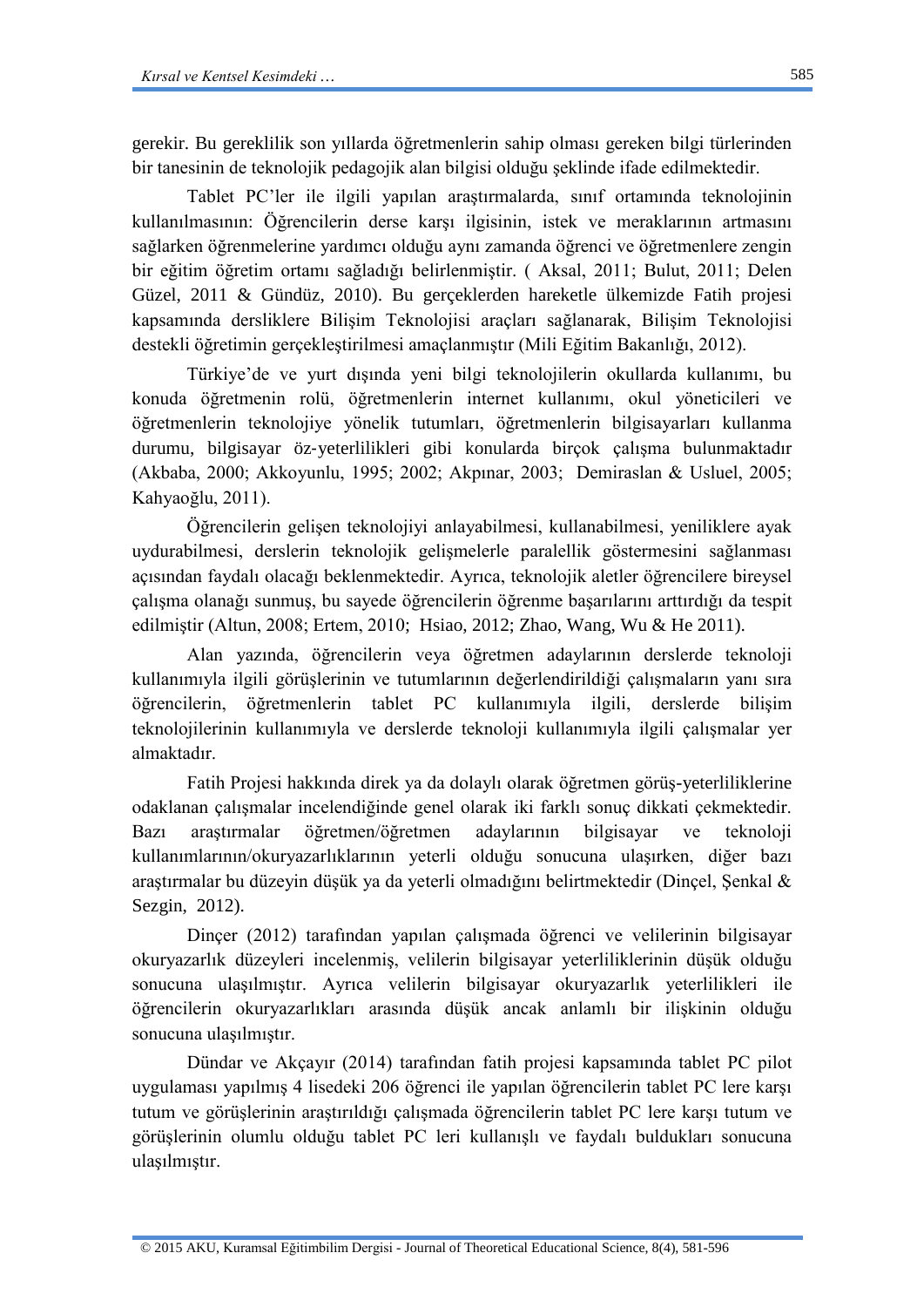Tutumlar öğrenme öğretme sürecinin önemli unsurlarından ve bireyleri nesneler karşısında belli davranışlar göstermeye iten öğrenilmiş davranışlardandır (Demirel, 1993). Yapılan araştırmalar, anne ve babaların çocuklarına karşı gösterdikleri tutum ve davranışların niteliğinin gelişim çağındaki çocukların gelişiminde etkili olduğunu ifade etmektedir (Myers, 1990).

Amerikalı Psikiyatrist M. Scott Peck, "Bir çocuk için annesi ve babası dünyayı temsil eder. Çocuk, annesi ve babası nasıl davranıyorsa, dünyadaki herkesin de aynı şekilde davranacağını düşünür". İfadesiyle çocuklar için davranışların oluşması için genellikle özdeşim modelinin anne-baba olduğunu vurgulamaktadır.

Davranışlarımızın birçoğunun öğrenme yolu ile kazanıldığı göz önünde bulundurulduğunda anne babanın tutumlarının çocuğun biçimlenmesindeki rolü ve önemi daha da önem kazanmaktadır. Anne-babanın gösterdiği pozitif yaklaşımlar çocukları da olumlu bir biçimde etkilemektedir. Alan yazına bakıldığında kırsal ve kentsel bölgelerdeki öğrencilerin teknoloji ve derslerde teknoloji kullanımına yönelik tutumlarını gösteren az sayıda çalışma bulunsa da kırsal ve kentsel bölgelerdeki öğrenci velilerinin teknoloji ve derslerde teknoloji kullanımına yönelik tutumlarını gösteren çalışmaya rastlanılmamıştır. İnsanların yaşadıkları çevre onların tutumlarında etkiye neden olabilir. Bu bağlamda kırsal ve kentsel bölgelerde yaşayan öğrenci velilerinin teknoloji ve derslerde teknoloji kullanımına yönelik tutumlarının bilinmesi önem arz etmektedir.

Kırsal ve kentsel kesimdeki öğrenci velileri ekonomik koşullar, ulaşım, eğitim düzeyi yaptıkları işler gibi özellikler yönünden birbirlerinden farklılıklar göstermektedirler. Farklılık gösterdikleri bir özellik de teknolojiyle ilişkileridir. Tüm bunlar değerlendirildiğinde, kırsal ve kentsel kesimdeki öğrenci velilerinin teknoloji ve derslerde teknoloji kullanımına yönelik tutumlarının belirlenmesi ve bu tutumlar arasında bir farkın olup olmadığı büyük önem kazanmaktadır.

### **Amaç**

Bu araştırmanın amacı; Kütahya ilindeki öğrenci velilerinin teknoloji ve derslerde teknoloji kullanımına yönelik tutumlarını belirlemektir. Bu amaçla belirtilen şu sorulara cevap aranacaktır. Öğrenci velilerinin teknoloji ve derslerde teknoloji kullanımına yönelik tutumları ne düzeydedir? Kırsal ve kentsel kesimdeki öğrenci velilerinin teknoloji ve derslerde teknoloji kullanımına yönelik tutumları arasında istatiksel anlamlı bir fark var mıdır? Teknoloji ve derslerde teknoloji kullanımına yönelik tutum ölçeğini oluşturan alt boyutları yönünden kırsal ve kentsel kesimdeki öğrenci velileri arasında istatiksel anlamlı fark var mıdır? Öğrenci velilerinin teknoloji ve derslerde teknoloji kullanımına yönelik tutumlarını oluşturan alt boyutlar arasında nasıl ve ne düzeyde ilişkiler vardır. Öğrenci velilerinin cinsiyet değişkenine göre teknoloji ve derslerde teknoloji kullanımına yönelik tutumları arasında istatiksel anlamlı bir fark var mıdır?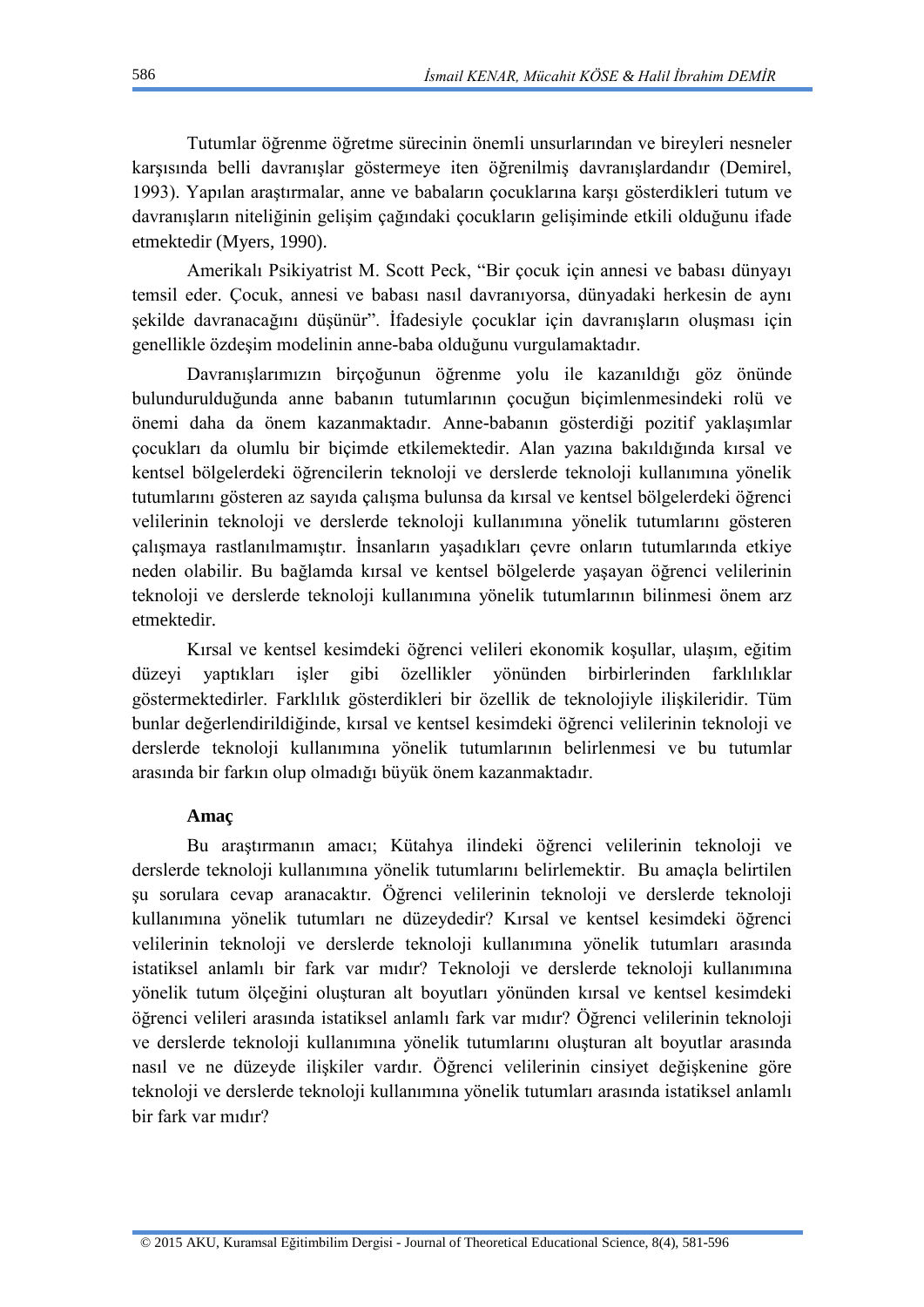### **Yöntem**

#### **Araştırma Deseni**

Bu araştırma tarama modelinde olup, betimsel türde ilişkisel tarama modeli ile gerçekleştirilmiş bir çalışmadır. İlişkisel tarama modelleri, iki ve daha çok sayıdaki değişken arasında birlikte değişim varlığını ve/veya derecesini belirlemeyi amaçlayan araştırma modelidir. Bu modelde betimlemeler, varolanın belli standartlara uyan ölçülerini bulmaya çalışmaktan çok, birey, nesne gibi durumlar arası ayrımların belirlenebilmesi amacına dönüktür. Tarama yolu ile bulunan ilişkiler gerçek bir nedensonuç ilişkisi olarak yorumlanamaz; ancak, o yönde bazı ipuçları vererek, bir değişkendeki durumun belirlenmesi halinde ötekinin kestirilmesinde yararlı sonuçlar verebilir (Karasar, 2003). Ayrıca tarama çalışmalarında araştırmacılar evrenin değişkenlere göre nasıl dağıldığını açıklamak isterler (Fraenkel &Wallen, 2006). Araştırmada yaşanılan bölge (kırsal-kentsel), velilerin cinsiyeti ve velilerin sosyoekonomik durumu değişkenlerine göre teknoloji ve derslerde teknoloji kullanımına yönelik tutumları değerlendirilmiştir.

## **Örneklem**

Örneklem, seçkisiz olmayan örnekleme yöntemlerimden tabakalı amaçsal örnekleme yöntemiyle seçilmiştir. Tabakalı amaçsal örnekleme de evrende bulunan ve farklı niteliklere sahip bireylerin araştırmanın amacına uygun olarak örnekleme dahil edilmesidir (Büyüköztürk, Kılıç Çakmak, Akgün, Karadeniz ve Demirel, 2008). Araştırma, 2012-2013 eğitim öğretim yılı bahar döneminde Kütahya il merkezi ve ilçelerdeki araştırma amacına uygun olarak seçilmiş 13 ortaokulda 5. Sınıf öğrencisi bulunan velilerle gerçekleştirilmiştir. 13 okuldan 5 tanesi Kütahya il merkezindeki okullardır, 8 tanesi ise Kütahya'nın il merkezine veya ilçelerine bağlı kırsal kesimdeki okullardır. Araştırmanın örneklemini 644 5. sınıf öğrenci velisi oluşturmaktadır. Öğrenci velilerinden 298' i kırsal kesimde, 346'sı kentsel kesimde yaşamaktadırlar. Bu 13 okuldaki öğrenciler aracılığıyla 861 öğrenci velisine ölçek formları ulaştırılmış gönüllülük esasıyla doldurulmuş olan amaca uygun 644 ölçek formu araştırmaya dahil edilmiştir.

### **Veri Toplama Aracı**

Araştırmada verileri toplamak için Kenar (2012) tarafından geliştirilmiş ve Cronbach' s Alfa güvenirlik katsayısı. 92 olan "Teknoloji ve derslerde teknoloji kullanımına yönelik veli tutum ölçeği'' kullanılmıştır.

**Teknoloji ve derslerde teknoloji kullanımına yönelik veli tutum ölçeği.** Ölçme aracı 14'ü olumlu 11'i olumsuz toplam 25 maddeden ve 4 faktörden oluşmaktadır. Ölçek şu 4 faktörden oluşmaktadır;

Faktör 1: Teknoloji ve kullanımının öğrencinin sosyo- psikolojik gelişimindeki önemi ve rolü (11 madde)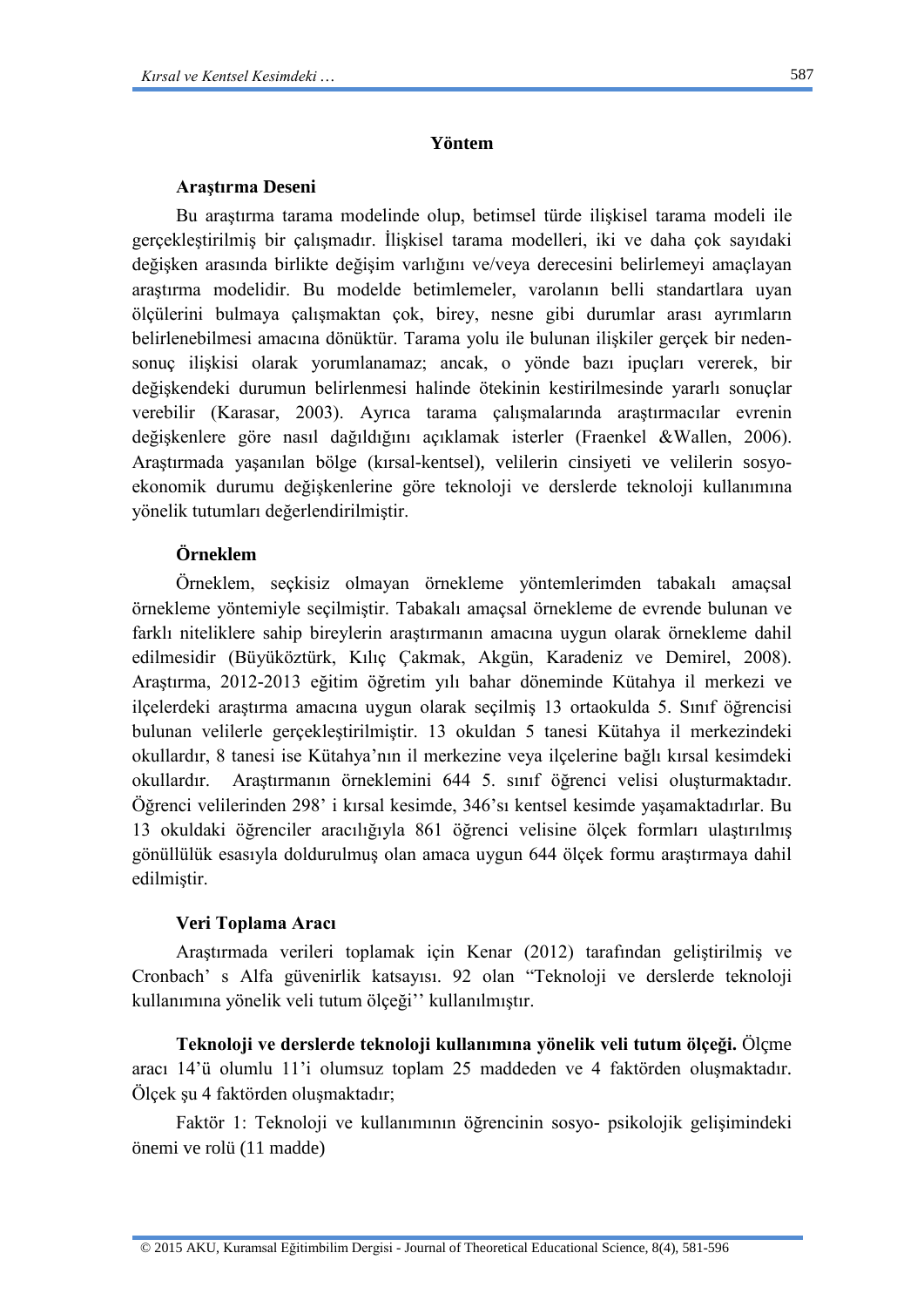Faktör 2: Teknoloji ve kullanımının öğrencilerin derse ilgisi ve başarı düzeylerine etkileri (7 madde)

Faktör 3: Dersin içsel ve dışsal niteliğine teknoloji etkileri (4 madde)

Faktör 4: Teknoloji kullanımının öğrencilerin konuyu kendi hızlarına göre öğrenmesine ve derse katılma düzeylerine etkisi (3 madde).

# **Verilerin Analizi**

644 öğrenci velisine uygulanmış olan "Teknoloji ve derslerde teknoloji kullanımına yönelik veli tutum ölçeği" uygulama sonuçlarının değerlendirilmesinde bağımsız t-testi uygulanmıştır. Ölçeğin alt boyutları arasındaki ilişkiyi belirlemek için Pearson korelasyon analizi yapılmıştır. Ölçeğin puanlanması aşamasında, olumlu tutum maddeleri "tamamen katılıyorum" ifadesi 5 puan, "katılıyorum" ifadesi 4 puan, "kararsızım" ifadesi 3 puan, "katılmıyorum" ifadesi 2 puan ve "hiç katılmıyorum" ifadesi 1 puan olarak değerlendirilmiştir. Maddelerde yer alan olumsuz ifadelerin puanlanması da olumlu maddelerinin puanlamasının tersi olacak biçimde yapılmıştır. Buna göre 25 maddelik ölçekten alınacak en fazla puan 125 olarak belirlenmiştir. Bu puanların daha anlaşılır olabilmesi için yüzdelik değerlere dönüştürülmüştür. Veriler SPSS 16.0 programı kullanılarak analiz edilmiştir. Yapılan analiz sonucu uygulanan ölçeğin Cronbach' s Alfa güvenirlik katsayısı. 90 bulunmuş, bu sonuç Kenar (2012)'ın bulduğu sonuca çok yakın bir sonuçtur.

Faktör 1 den alınabilecek en fazla puan 55 iken, faktör 2 den alınabilecek en fazla 35 puan, faktör 3 ten alınabilecek en fazla 20 puan, faktör 4 ten alınacak en fazla 15 puandır.

Bu puanlama sistemine göre elde edilen faktör puanları da analiz edilerek araştırma sorularından faktörler ile ilgili olanlarda cevap aranılacaktır.

# **Bulgular**

Elde edilen veriler amaca uygun olarak analiz edilmiştir. Buna bağlı olarak; Kırsal ve kentsel kesimdeki öğrenci velilerinin teknolojiye ve derslerde teknoloji kullanımına yönelik tutumları karşılaştırılmıştır.

Tablo 1

*Öğrenci velilerin teknoloji ve derslerde teknoloji kullanımına yönelik ortalama tutum puanlarına ait bağımsız örneklemler için t-testi sonuçları*

| Hata! Yer işareti |     |                  |     |     |      |     |  |  |  |
|-------------------|-----|------------------|-----|-----|------|-----|--|--|--|
| Öğrenci Velileri  | n   | tanımlanmamış. x | SS  | sd  |      |     |  |  |  |
| Kirsal            | 298 | 3.85             | .56 | 642 | 4.76 | .00 |  |  |  |
| Kentsel           | 346 | 4.06             | .56 |     |      |     |  |  |  |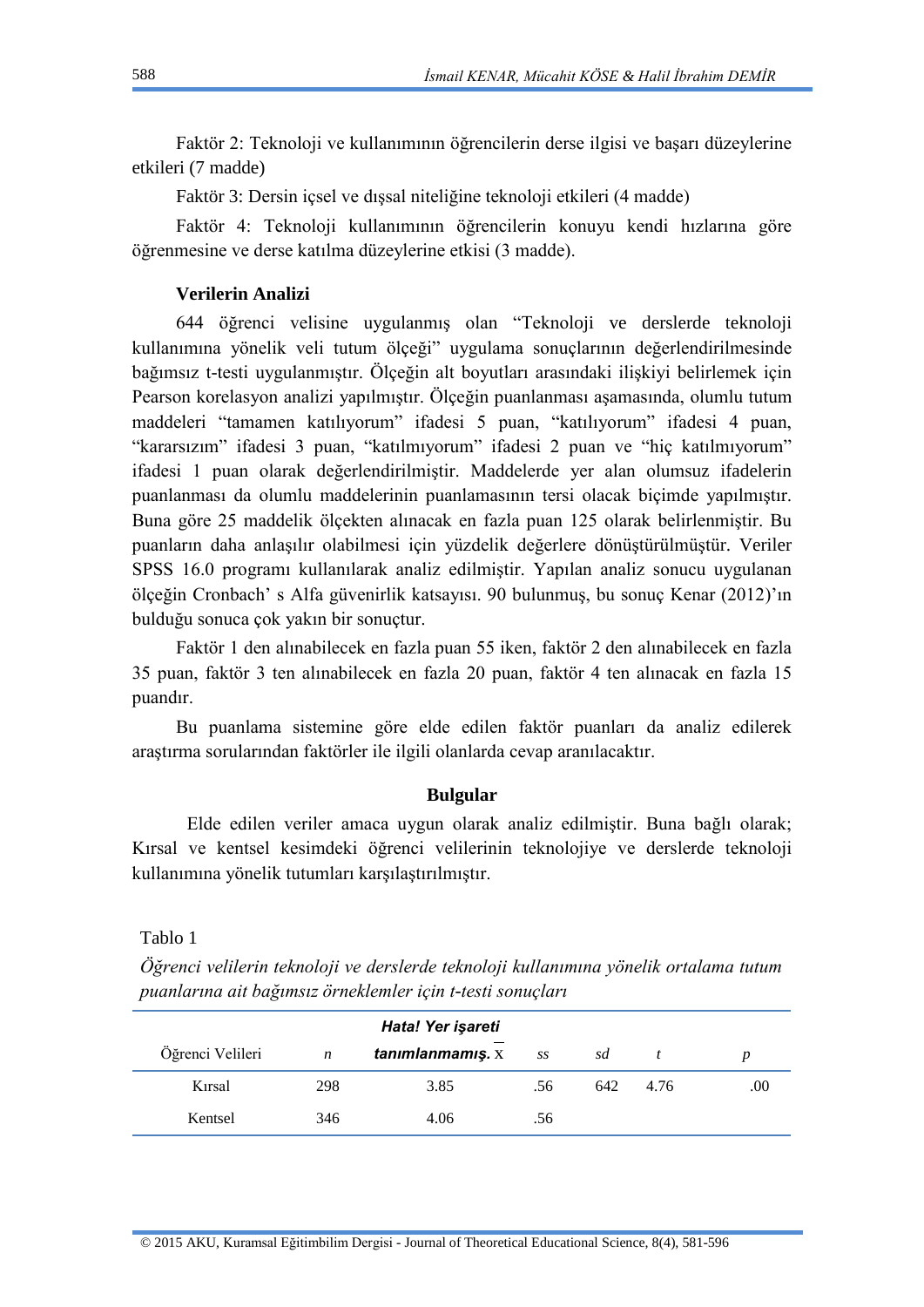Tablo 1. de görüldüğü gibi kentsel kesimdeki öğrenci velilerinin teknoloji ve derslerde teknoloji kullanımına yönelik tutumları ölçeğinden almış oldukları puanlarının ortalaması ( $\bar{x}$  =4.06, sd: .56), kırsal kesimdeki öğrenci velilerinin aynı ölçekten almış oldukları tutum puanlarının ortalamasından  $(\bar{x}=3.85, \text{ sd}: .56)$  yüksektir. Ortalamalar arasında fark anlamlıdır  $t_{642}$ =4.76 p < .05.

Tablo 2, 3, 4 ve 5 te teknoloji ve derslerde teknoloji kullanımına ve ölçeğin alt boyutlarına ilişkin bağımsız t-testi sonuçlarına yer verilmiştir.

# Tablo 2

*Öğrenci velilerinin ölçeğin "Teknoloji ve kullanımının öğrencinin sosyo- psikolojik gelişimindeki önemi ve rolü" alt boyutuna ait bağımsız t-testi sonuçları*

| Öğrenci Velileri | n   | $\mathbf{X}$ | SS   | sd  |      | p   |
|------------------|-----|--------------|------|-----|------|-----|
| Kırsal           | 298 | 40.14        | 8.71 | 642 | 6.60 | .00 |
| Kentsel          | 346 | 44.25        | 7.07 |     |      |     |

Uygulanan ölçekte bu alt boyutla ilgili olarak 11 madde bulunmaktadır ve alınabilecek en yüksek 55 puandır. Kentsel kesimdeki öğrenci velilerinin teknoloji ve kullanımının öğrencinin sosyo- psikolojik gelişimindeki önemi ve rolü alt boyutuna ait almış oldukları puanlarının ortalaması ( $\bar{x}$  =44.25, sd: 7.70), kırsal kesimdeki öğrenci velilerinin aynı alt boyuta ait tutum puanlarının ortalamasından ( $\overline{x}$ =40.14, sd: 8.71) daha yüksektir. Ortalamalar arasındaki fark anlamlıdır  $t_{642} = 6.60 \text{ p} < .05$ .

# Tablo 3

*Öğrenci velilerinin, ölçeğin "teknoloji ve kullanımının öğrencilerin derse ilgisi ve başarı düzeylerine etkisi" alt boyutuna ait bağımsız t-testi sonuçları*

| Öğrenci Velileri | n   | X     | SS   | sd  |      |     |
|------------------|-----|-------|------|-----|------|-----|
| Kırsal           | 298 | 28.29 | 4.78 | 642 | 1.21 | .23 |
| Kentsel          | 346 | 28.74 | 4.75 |     |      |     |

Teknoloji ve derslerde teknoloji kullanımına yönelik tutum ölçeğinin bu alt boyutuyla ilgili olarak 7 madde olup yani alınabilecek en yüksek puan 35'tir. Kentsel kesimdeki öğrenci velilerinin "teknoloji ve kullanımının öğrencinin derse ilgisi ve basarı düzeylerine etkisi" alt boyutuna ait almış oldukları puanların ortalaması  $\overline{x}$  = 28,74, sd: 4,75), ile kırsal kesimdeki öğrenci velilerinin aynı alt boyuta ait tutum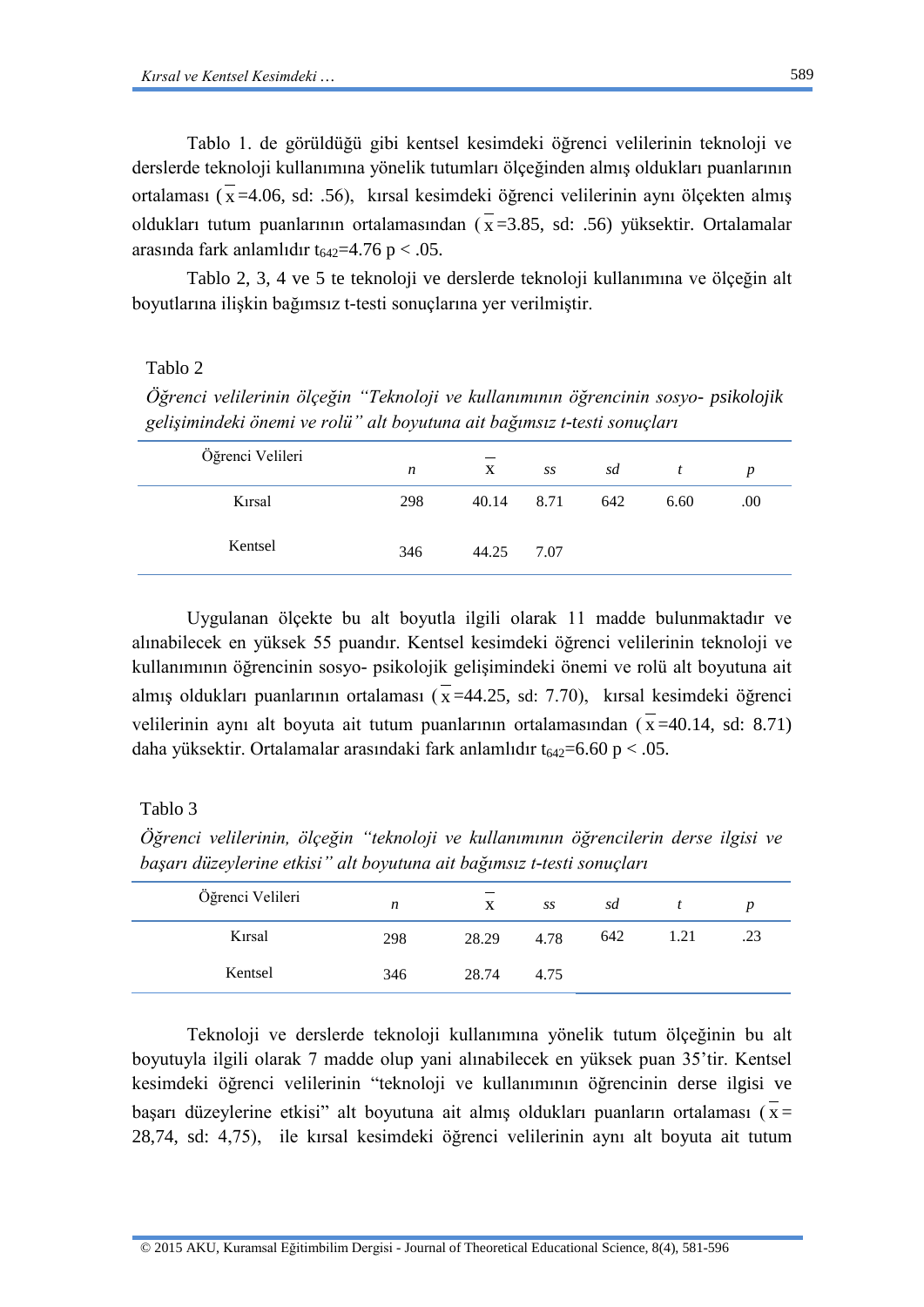puanlarının ortalamaları ( $\bar{x}$  = 28, 29, sd: 4, 78) arasında anlamlı bir fark bulunmamaktadır  $t_{642}=1,21 \text{ p} > .05.$ 

### Tablo 4

*Öğrenci velilerinin, ölçeğin "dersin içsel ve dışsal niteliğine teknoloji etkileri" alt boyutuna ait bağımsız t-testi sonuçları*

| Öğrenci Velileri | $\boldsymbol{n}$ | X     | SS   | sd  | t    | $\boldsymbol{p}$ |
|------------------|------------------|-------|------|-----|------|------------------|
| Kırsal           | 298              | 16.32 | 3.06 | 642 | 1.73 | .08              |
| Kentsel          | 346              | 16.71 | 2.74 |     |      |                  |

Teknoloji ve derslerde teknoloji kullanımına yönelik tutum ölçeğinin "dersin içsel ve dışsal niteliğine teknoloji etkileri'' alt boyutla ilgili olarak 4 madde olup yani alınabilecek en yüksek puan 20 dir. Kentsel kesimdeki öğrenci velilerinin bu alt boyuttan almış oldukları puanlarının ortalaması  $(\bar{x}=16.71, \text{ sd: } 2.74)$  ile kırsal kesimdeki öğrenci velilerinin aynı alt boyuta ait tutum puanlarının ortalamaları  $(\overline{x}$  =16.32, sd: 3.06) arasında anlamlı bir fark bulunmamaktadır t<sub>642</sub>=1.73 p >.05.

### Tablo 5

*Öğrenci velilerinin, ölçeğin "teknoloji kullanımının öğrencilerin konuyu kendi hızlarına göre öğrenmesine ve derse katılma düzeylerine etkisi" alt boyutuna ilişkin bağımsız t-testi sonuçları*

| Öğrenci Velileri | n   | $\mathbf{X}$ | SS   | sd  | t    | p   |  |
|------------------|-----|--------------|------|-----|------|-----|--|
| Kırsal           | 298 | 11.49        | 2.68 | 642 | 1.76 | .08 |  |
| Kentsel          | 346 | 11.85        | 2.43 |     |      |     |  |

Teknoloji ve derslerde teknoloji kullanımına yönelik tutum ölçeğinin " teknoloji kullanımının öğrencilerin konuyu kendi hızlarına göre öğrenmesine ve derse katılma düzeylerine etkisi'' alt boyutla ilgili olarak 3 madde olup yani alınabilecek en yüksek puan 15 dir. Kentsel kesimdeki öğrenci velilerinin bu alt boyuttan almış oldukları puanlarının ortalaması $(\bar{x} = 11.85, s.d. 2.43)$  ile kırsal kesimdeki öğrenci velilerinin aynı alt boyuta ait tutum puanlarının ortalamaları ( $\overline{x}$  = 11.49, sd: 2.68) arasında anlamlı bir fark bulunmamaktadır  $t_{642}=1.76$  p > 0.05.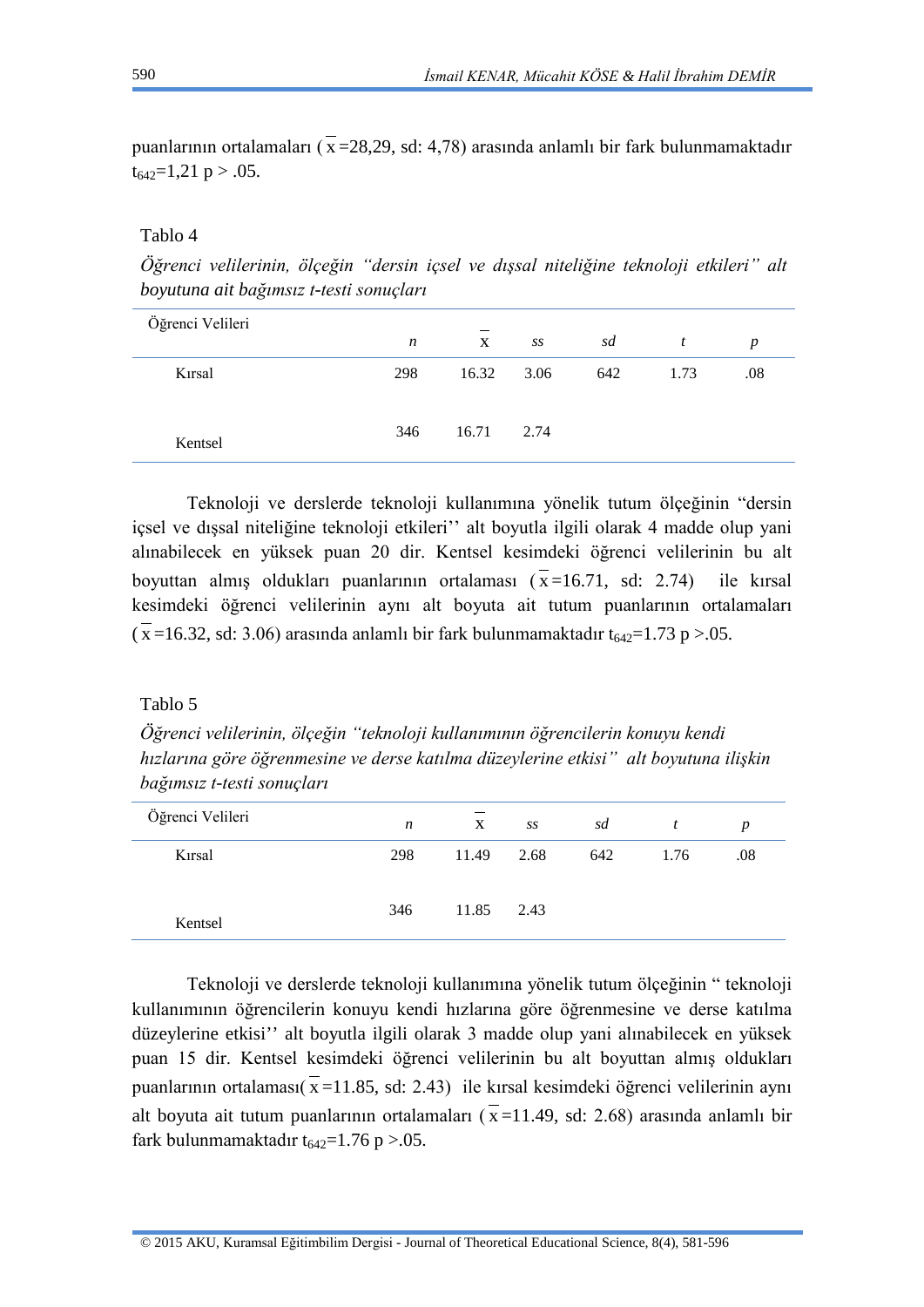### Tablo 6

*Kırsal kesimdeki erkek ve kadın öğrenci velilerinin teknoloji ve derslerde teknoloji kullanımına ilişkin bağımsız t-testi sonuçları*

| Kırsal Öğrenci Velileri | n   | $\mathbf{X}$ | SS  | sd  |     | p   |
|-------------------------|-----|--------------|-----|-----|-----|-----|
| Erkek                   | 174 | 3.85         | .56 | 296 | .33 | .74 |
| Kadın                   | 124 | 3.83         | .56 |     |     |     |

Kırsal kesimdeki erkek öğrenci velilerinin almış oldukları puanlarının ortalaması  $(\bar{x} = 3.85, \text{ sd: } 0.56)$  ile kırsal kesimdeki kadın öğrenci velilerinin tutum puanlarının ortalamaları  $(\bar{x} = 3.83, \text{ sd} : .56)$  arasında anlamlı bir farkın olmadığı belirlenmiştir  $t_{296} = .33 \text{ p} > .05.$ 

# Tablo 7

*Kentsel kesimdeki erkek ve kadın öğrenci velilerinin teknoloji ve derslerde teknoloji kullanımına ilişkin bağımsız t-testi sonuçları* 

| Kentsel Öğrenci Velileri | $\boldsymbol{n}$ | $\mathbf{X}$ | SS  | sd  |      | $\boldsymbol{p}$ |  |
|--------------------------|------------------|--------------|-----|-----|------|------------------|--|
| Erkek                    | 147              | 4.11         | .55 | 343 | 1.55 | .12              |  |
| Kadın                    | 199              | 4.02         | .57 |     |      |                  |  |

Kentsel kesimdeki erkek öğrenci velilerinin almış oldukları puanlarının ortalaması  $(\bar{x} = 4.11, \text{ sd: } .55)$  ile kentsel kesimdeki kadın öğrenci velilerinin tutum puanlarının ortalamaları ( $\bar{x}$  =4.02, sd: .57) arasında yine anlamlı bir farkın olmadığı belirlenmiştir t<sub>343</sub> = 1.55 p > .05

#### **Sonuç ve Tartışma**

Yapılan araştırma bulgularına göre öğrenci velilerinin teknoloji ve derslerde teknoloji kullanımına yönelik tutumlarının olumlu olduğu görülmüştür. Bu sonuç Kenar (2012)'ın teknoloji ve derslerde teknoloji kullanımına yönelik veli tutum ölçeğinin geliştirmesi ve Balcı, Kenar ve Uşak (2013) tarafından yapılmış tablet PC destekli fen ve teknoloji dersine yönelik öğrenci velilerinin tutumları araştırılması çalışmalarında elde edilen sonuçları ile de benzerlik göstermektedir.

Kırsal ve kentsel kesimdeki öğrenci velilerin teknoloji ve derslerde teknoloji kullanımına yönelik tutumları arasında kentsel kesimdeki öğrenci velileri yönünde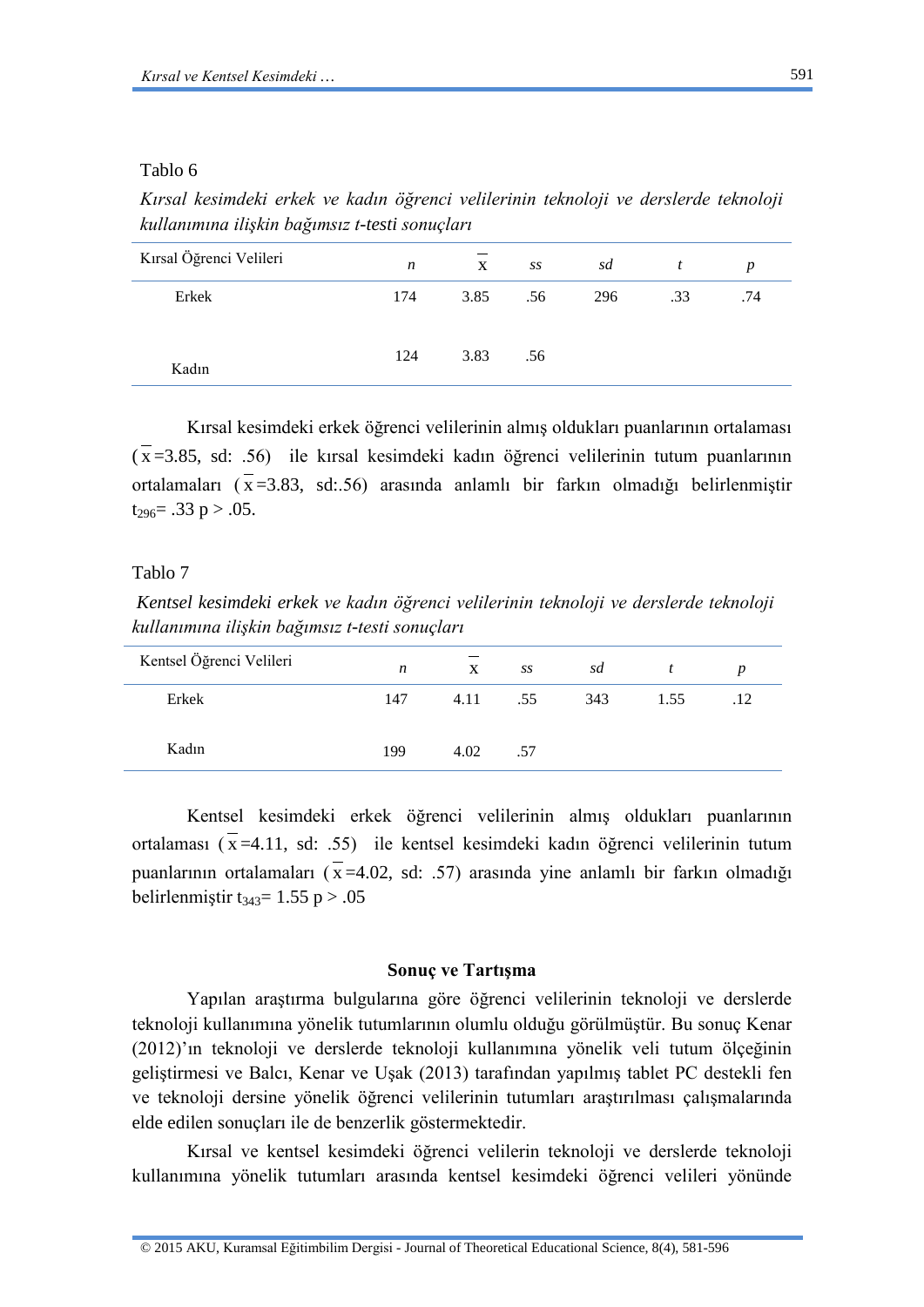anlamlı bir farklılık vardır. Devlet planlama teşkilatı (DPT) bilgi toplumu istatistikleri (2013) verilerine göre de kentsel kesimdeki bilişim teknolojilerinin erişimi ve kullanımının kırsal kesimdekinden daha yüksek düzeyde olduğu belirtilmiştir. Kentsel kesimdeki öğrenci velilerinin teknolojik araçları daha yaygın olarak kullanmaları teknolojik araçlarla daha etkin etkileşim içinde olmaları araştırmamızdaki bu sonuçların nedeni olabilir.

Kırsal ve kentsel kesimdeki öğrenci velileri arasında teknoloji ve derslerde teknoloji kullanımına yönelik tutum ölçeğinin alt boyutları arasındaki ilişkiler de incelenmiştir. Buna göre; öğrenci velilerinin ölçeğin "teknoloji ve kullanımının öğrencinin sosyo-psikolojik gelişimindeki önemi ve rolü" alt boyutuna ilişkin görüşleri arasında anlamlı bir fark görülmüştür. Diğer alt boyutlar olan; "teknoloji ve kullanımının öğrencilerin derse ilgisi ve başarı düzeylerine etkileri, dersin içsel ve dışsal niteliğine teknoloji etkileri, teknoloji kullanımının öğrencilerin konuyu kendi hızlarına göre öğrenmesine ve derse katılma düzeylerine etkileri" açısından kırsal ve kentsel kesimdeki öğrenci velileri arasında anlamlı bir farka rastlanılmamıştır. Literatürde bu alt boyutların karşılaştırılabileceği bulgulara rastlanılmamıştır.

Faktörler arası ilişki incelendiğinde teknoloji ve kullanımının öğrencilerin sosyo- psikolojik gelişimindeki önemi ve rolü alt boyutu ile diğer alt boyutlar arasında pozitif yönde orta düzeyde bir ilişki olduğu belirlenmiştir. Teknoloji ve kullanımının öğrencilerin derse ilgisi ve başarı düzeylerine etkileri alt boyutu, dersin içsel ve dışsal niteliğine teknoloji etkileri alt boyutu ile arasında pozitif yönde yüksek bir ilişki belirlenmiştir. Teknoloji ve kullanımının öğrencilerin derse ilgisi ve başarı düzeylerine etkileri alt boyutu, teknoloji kullanımının öğrencilerin konuyu kendi hızlarına göre öğrenmesine ve derse katılma düzeylerine etkisi alt boyutuyla orta düzeyde pozitif bir ilişki olduğu görülmüştür. Dersin içsel ve dışsal niteliğine teknoloji etkileri alt boyutuyla, teknoloji kullanımının öğrencilerin konuyu kendi hızlarına göre öğrenmesine ve derse katılma düzeylerine etkisi alt boyutları arasında ise orta düzey pozitif bir ilişki araştırma sonuçlarına göre tespit edilmiştir. Bu sonuçlar Kenar (2012)'ın yapmış olduğu çalışma sonuçlarını destekler niteliktedir.

Öğrenci velilerinin teknoloji ve derslerde teknoloji kullanımına yönelik görüşleri arasında kırsal ve kentsel bölgelerde kendi içerisinde cinsiyet değişkenine göre aralarında bir fark olmadığı görülmüştür. Healy ve Schilmoeller (1985) yaptıkları çalışmada ebeveynlerin bilgisayar kullanımı ile ilgi olumlu tutuma sahip olduklarını ve cinsiyet değişkenine göre anlamlı farkın olmadığını tespit etmişlerdir.

Ülkemizde yapılan araştırmalarda öğretmenlerin ve öğretmen adaylarının teknoloji okur‐yazarı olmayı, öğretmenin önemli bir niteliği olarak gördükleri anlaşılmaktadır (Seferoğlu, 2004). Balcı, Kenar ve Uşak (2013) yaptıkları çalışma sonucunda öğrenci velilerinin, akıllı tahta ve tablet PC'nin fen ve teknoloji dersinde kullanılmasına ilişkin değerlendirmelerinin olumlu düzeyde olduğunu tespit etmişlerdir. Buna göre öğrenci velileri akıllı tahta ve tablet PC gibi teknolojiyle işlenen dersleri öğrenci kazanımları açısından olumlu olarak değerlendirmektedirler. Velilerin bir öğrenme materyali olarak teknolojiden yararlanıldığında öğrencilerin derslere karşı ilgi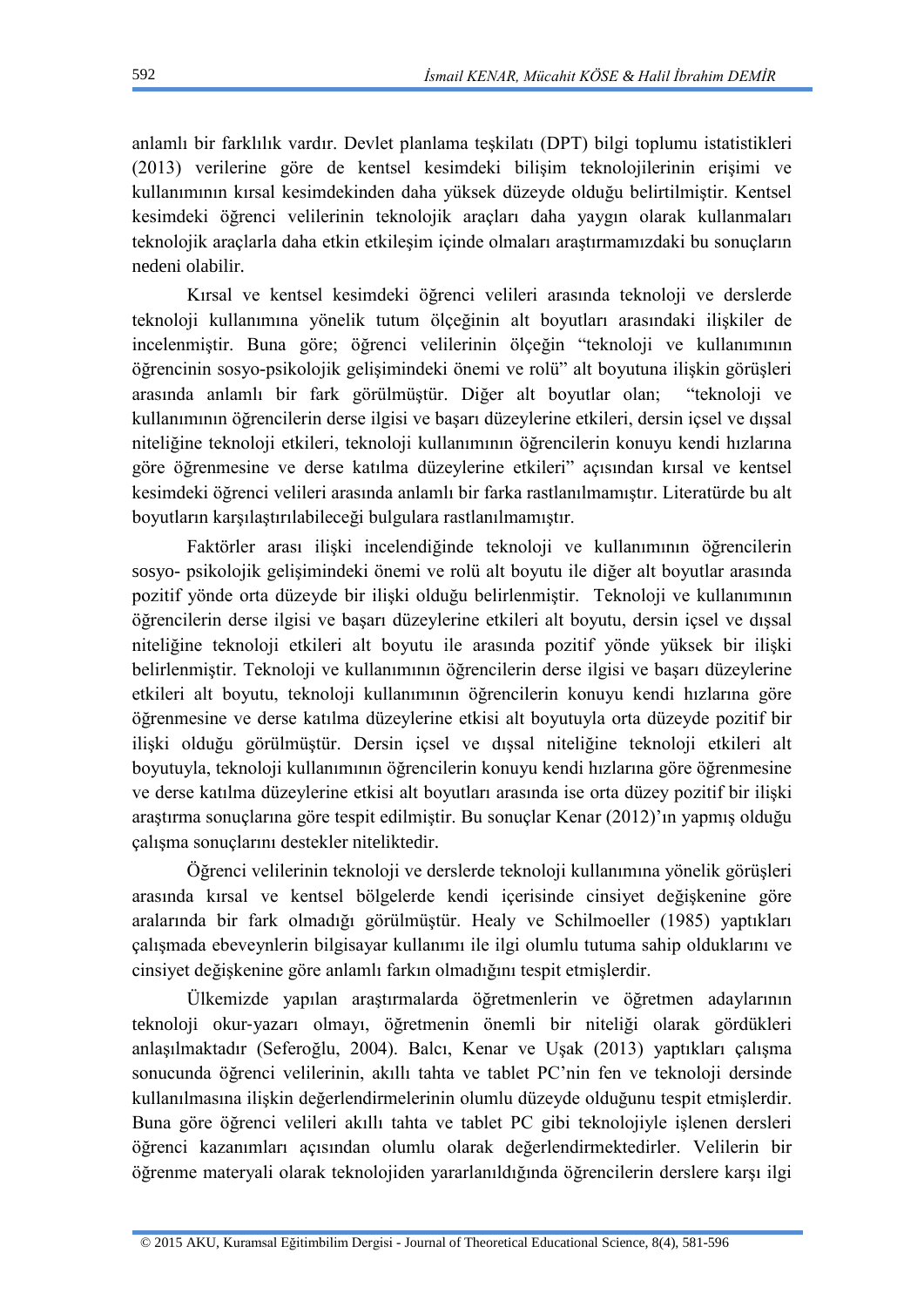ve isteklerinin artacağını düşündükleri ifade edilebilir. Bu yüzden teknolojinin öğretim ortamlarında daha sıklıkla kullanımı velilerin olumlu tutum geliştirmelerine neden olabileceğinden dolayı bu olumlu tutumun öğrencilerin de teknoloji ve derslerde teknoloji kullanımına yönelik tutumlarını pozitif yönde etkileyeceği söylenebilir.

# **Öneriler**

Bu araştırma sonuçlarının nedenlerinin derinlemesine inceleme fırsatı verecek öğrenci velilerinin teknoloji ve derslerde teknoloji kullanımına yönelik tutum ve görüşlerinin belirlenebileceği nitel çalışmaların yapılması alan yazına katkı sağlayabilir.

Öğrencilerin okul dışındaki hayatlarında önemli bir yer edinen ailelere, öğrencilerin ders içerisinde ve ders dışında teknolojiden etkili faydalanabilmeleri konusunda seminerler düzenlenmesi onların da bu süreçte yer almalarını sağlamak açısından faydalı olacaktır.

Hammond ve arkadaşlarının (1992) İngiltere'de gerçekleştirdikleri bir çalışmada tespit ettikleri gibi bilgi teknolojileri (özelde bilgisayarlar) konusunda yeterli bilgi, donanım ve deneyime sahip olmayan bireyler bu teknolojilerden gereği gibi istifade edememektedirler. Bu nedenle kurumların öğretmenlerinin, öğrenci ve öğrenci velilerinin bilgi teknolojilerini kullanma becerilerini geliştirmek için eğitim desteği verilmesinin uygulamada bu teknolojilerin kullanımına pozitif katkılar getirebileceği ifade edilebilir.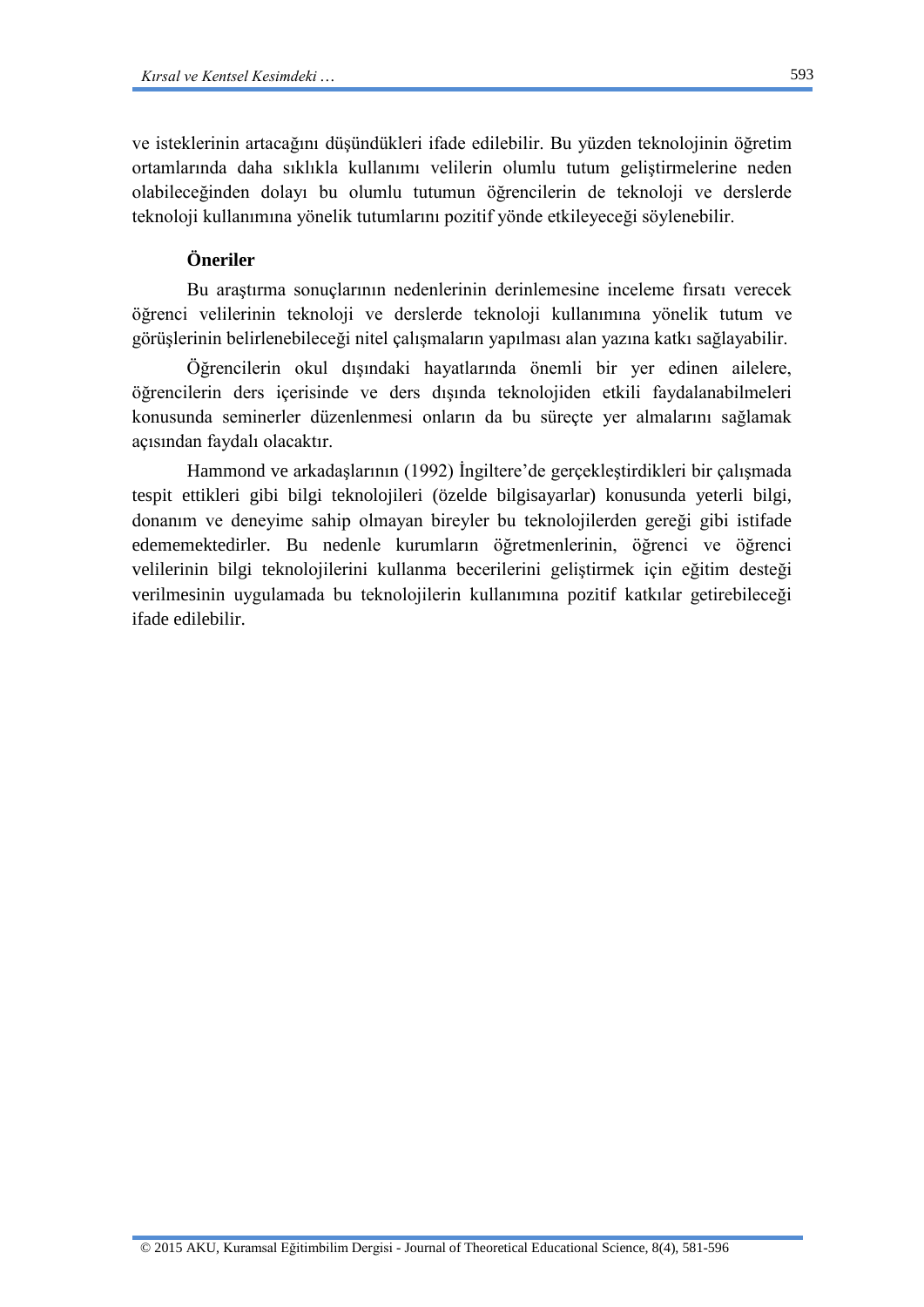### **Kaynakça**

- Akkoyunlu, B. (1995). Bilgisayarların eğitimde kullanılması ve bilgisayar okuryazarlığı. *Eğitim ve Bilim*, *19*(96), 23- 30.
- Akkoyunlu, B. (2002). Öğretmenlerin internet kullanımı ve bu konudaki öğretmen görüşleri. *Hacettepe Üniversitesi Eğitim Fakültesi Dergisi*, *22*, 1-8.
- Alkan, C. (2005). *Eğitim teknolojisi*. Ankara: Anı Yayıncılık.
- Akpınar, Y. (2003). Öğretmenlerin yeni bilgi teknolojileri kullanımında yükseköğretimin etkisi: İstanbul okulları örneği. *The Turkish Online Journal of Educational Technology* (TOJET), *2*(2) 11.
- Akpınar, Y. (2005). *Bilgisayar destekli eğitimde uygulamalar*. Ankara: Anı Yayıncılık.
- Aksal, F. A. (2011). Developing evaluative tool for online learning and teaching process. *TOJET: The Turkish Online Journal of Educational Technology, 10*(3), 69-75.
- Balcı, M., Kenar, İ. & Uşak, M. (2013). Tablet Pc destekli fen ve teknoloji dersine yönelik öğrenci velilerinin tutumları. *Electronic Turkish Studies*, *8*(8), 1687-1702.
- Büyüköztürk, Ş. (2008). *Veri analizi el kitabı, istatistik, araştırma deseni SPSS uygulamaları ve yorum* (9. Baskı). Ankara: Pegem-Akademi.
- Büyüköztürk, Ş., Kılıç Çakmak, E., Akgün, Ö.E., Karadeniz, Ş. ve Demirel, F. (2008).

 *Bilimsel araştırma yöntemleri*. Ankara: Pegem Yayınları.

- Demirel, Ö. (1993). *Eğitim terimleri sözlüğü.* Usem Yayınları-10, Ankara.
- Delen, E. & Bulut, O. (2011). The relationship between students' exposure to technology and their achievement in science and math. *TOJET: The Turkish Online Journal of Educational Technology, 10*(3), 311-317.
- Deniz, L. (2000). Öğretmen adaylarının bilgisayar yaşantıları ve bilgisayar tutumları. *M.Ü. Atatürk Eğitim Fakültesi Eğitim Bilimleri Dergisi, 12*, 135-166.
- Dinçer, S., Şenkal, O., & Sezgin, M. E. (2012). Fatih Projesi kapsamında öğretmen, öğrenci ve veli koordinasyonu ve bilgisayar okuryazarlık düzeyleri. *Akademik Bilişim 2013*.
- Dündar, H., & Akçayır, M. (2014). Implementing tablet PCs in schools: Students' attitudes and opinions. *Computers in Human Behavior*, *32*, 40-46.
- Ertem, I. S. (2010). The effect of electronic storybooks on struggling fourth-graders' reading comprehension. *Turkish Online Journal of Educational Technology-TOJET*, *9*(4), 140-155.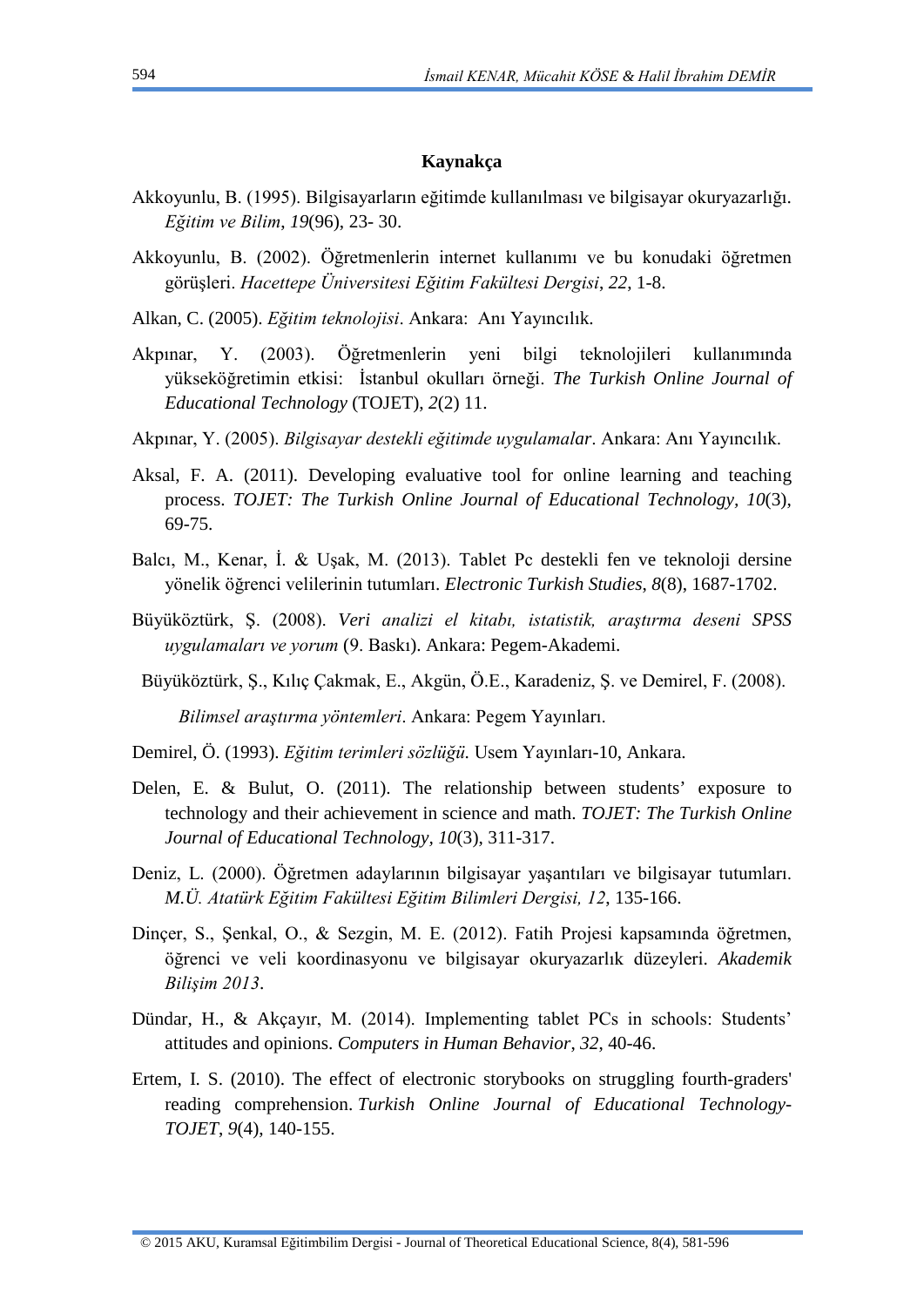- Fraenkel, J. R. & Wallen, N., E.(2006). *How to design and evaluate research in education*. Mcgraw-hill Hieger Education, Newyork.
- Gülcü, A., Solak, M., Aydın, S., & Koçak, Ö. (2013). İlköğretimde görev yapan branş öğretmenlerinin eğitimde teknoloji kullanımına ilişkin görüşleri. *Electronic Turkish Studies*, *8*(6).
- Gündüz, H. B. (2010). Digital divide in Turkish primary schools: Sakarya sample. *TOJET: The Turkish Online Journal of Educational Technology, 9*(1), 43-53.
- Güzel, H. (2011). Factors affecting the computer usage of physics teachers working at private training centers. *TOJET: The Turkish Online Journal of Educational Technology, 10* (2), 122-132.
- Hammond, N., Gardner, N., Heath, S., Kibby, M., Mayes, T., McAleese, R., Mullings, C. & Trapp, A. (1992). Blocks to the effective use of information technology in higher education. *Computers & Education*, *18*(1-3), 155-162
- Healy, P., & Schilmoeller, G. L. (1985). Parent attitudes toward computer use by young children. *Research in Rural Education*, *2*(4), 135-40.
- Hsiao, L. H. C. (2012). A study on teaching quality of Taiwan government training civil servants with educational technology. *TOJET: The Turkish Online Journal of Educational Technology, 11*(2), 38-43.
- Kenar, İ. (2012). Teknoloji ve derslerde teknoloji kullanımına yönelik veli tutum ölçeği geliştirilmesi ve tablet PC uygulanması. *Eğitim Bilimleri Araştırmaları Dergisi, 2(2)*, 123-136.
- Kahyaoğlu, M. (2011). İlköğretim öğretmenlerinin fen ve teknoloji dersinde yeni teknolojileri kullanmaya yönelik görüşleri. *Online-Eğitim Bilimleri Araştırmaları Dergisi*, *1*(1), 79-96.
	- Karasar, N. (2003). *Bilimsel araştirma yöntemi*. Ankara: Nobel Yayın Dağıtım.
- Myers, R. (1990). Erken çocukluk gelişim ve eğitiminde farklı modeller. *Erken Çocukluk Eğitiminde Farklı Modeller Semineri.* (Edt: S. Bekman). İstanbul: UNICEF. 11-38.
- Seferoğlu, S. S. (2004). Öğretmen adaylarının öğretmen yeterlilikleri açısından kendilerini değerlendirmeleri. *Hacettepe Üniversitesi Eğitim Fakültesi Dergisi*, 26, 131-140.

TÜİK. (2013). Bilgi toplumu verileri 2013. *http://www.tuik.gov.tr*. (15 Mart 2014)

Van Wyk, G. & Louw, A. (2008). Teknology-assisted reading for improving reading skills for young South African learners. *The Electronic Journal of e-Learning, 6*(3), 245-254.